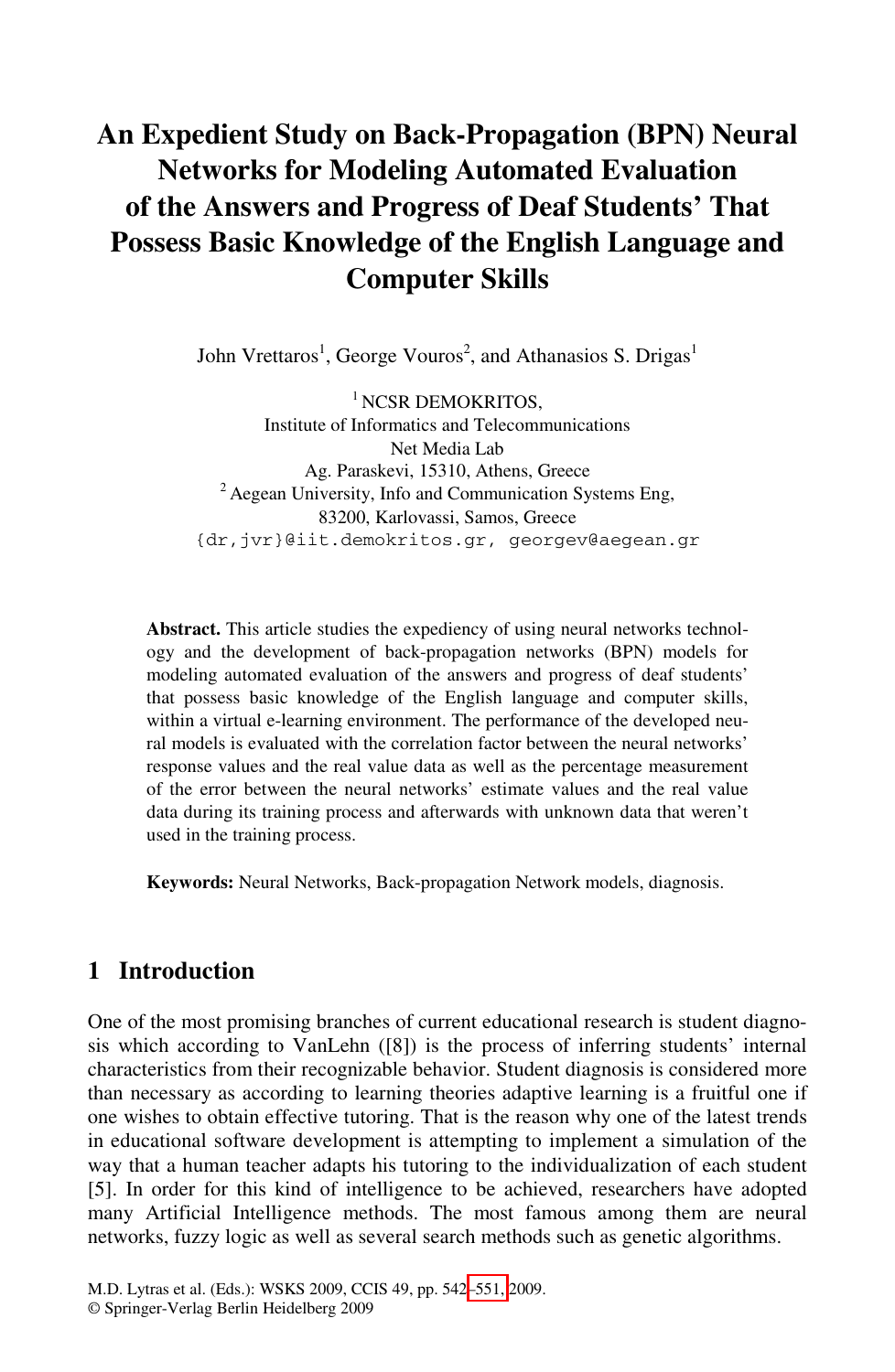Neural networks are on the top of the researchers' choice since they provide a system the ability to recognize patterns, to derive meaning from vague data and to identify matching in similar cases  $([6])$ . Fuzzy set theory is widely used since it can deal in a reliable way with human uncertainty and it obtains smooth modelling of human decision – making. Genetic algorithms are ideal for efficient expert knowledge representation. Finally, Neuro – Fuzzy synergism is getting more and more popular in this area since it seems to overcome obstacles that come up when each of the methods involved is solely applied ([7]). Below we present several typical examples of the application of these methods in student's diagnosis.

Weon and Kim ([3]), implemented a system aiming at individual learning evaluation by making use of fuzzy linguistic variables representing each question. Finally, assessment came up taking into consideration the membership degree of uncertainty factors.

Vrettaros et al. ([4]) introduced a diagnostic system of taxonomies using fuzzy logic. Filled up questionnaires were processed in order for students' classification into one of the predefined knowledge levels to be achieved according to the given answers.

Stathakopoulou et al. ([5]) attempted to infer students' individual characteristics and use them in order not only to create but also to update the student model. This neural network - based fuzzy model is consisted of a fuzzy component and a neural network trained through actual students' profiles.

Hommsi et al. ([2]), presented an Adaptive and Intelligent Web – Based Educational System (AIWBES) based on Fuzzy – ART2 neural network and Hidden Markov Model (HMM), which is a stochastic method. The goal of the system described by the authors was to assess the learners' knowledge level and to obtain students' classification in one of six different levels taking into account several parameters.

In general, the aim of the e-learning environment that is studied is the realization of an e-educational system for the evaluation of the teaching of the English language to deaf people. The crucial point in the definition of the theoretical and technical aspects of the correlation between the e-learning models' subsystems is the definition of the configuration and the characteristics of their corresponding interconnections. According to the structural and operational details of the e-learning procedure the performance factor of the expert system and the collaboration of the e-learning model is the encoding and the contents of the inputs and outputs of the expert system as well as the structure, the standardization and the content of the database questions that require further attention and skilful handling.

The evaluation procedure for the teaching of English to deaf students relies on the attainment of the ESOL (English for Speakers of Other Languages) models (levels 1 and 2). These levels comprise five sections, which in ascending order are [A], [B], [C], [D] and [E]. Section [A] represents the Letter Recognition and their Alphabetical Order, section [B] represents the Spelling and the Vocabulary, section [C] represents the Grammar and the Sentence Structure, section [D] represents the Reading and section [E] represents the Writing.

According to the ESOL e-learning environment specifications the input / output parameters of an expert system can be determined without doubt, while simultaneously their translation is simple and quite straightforward.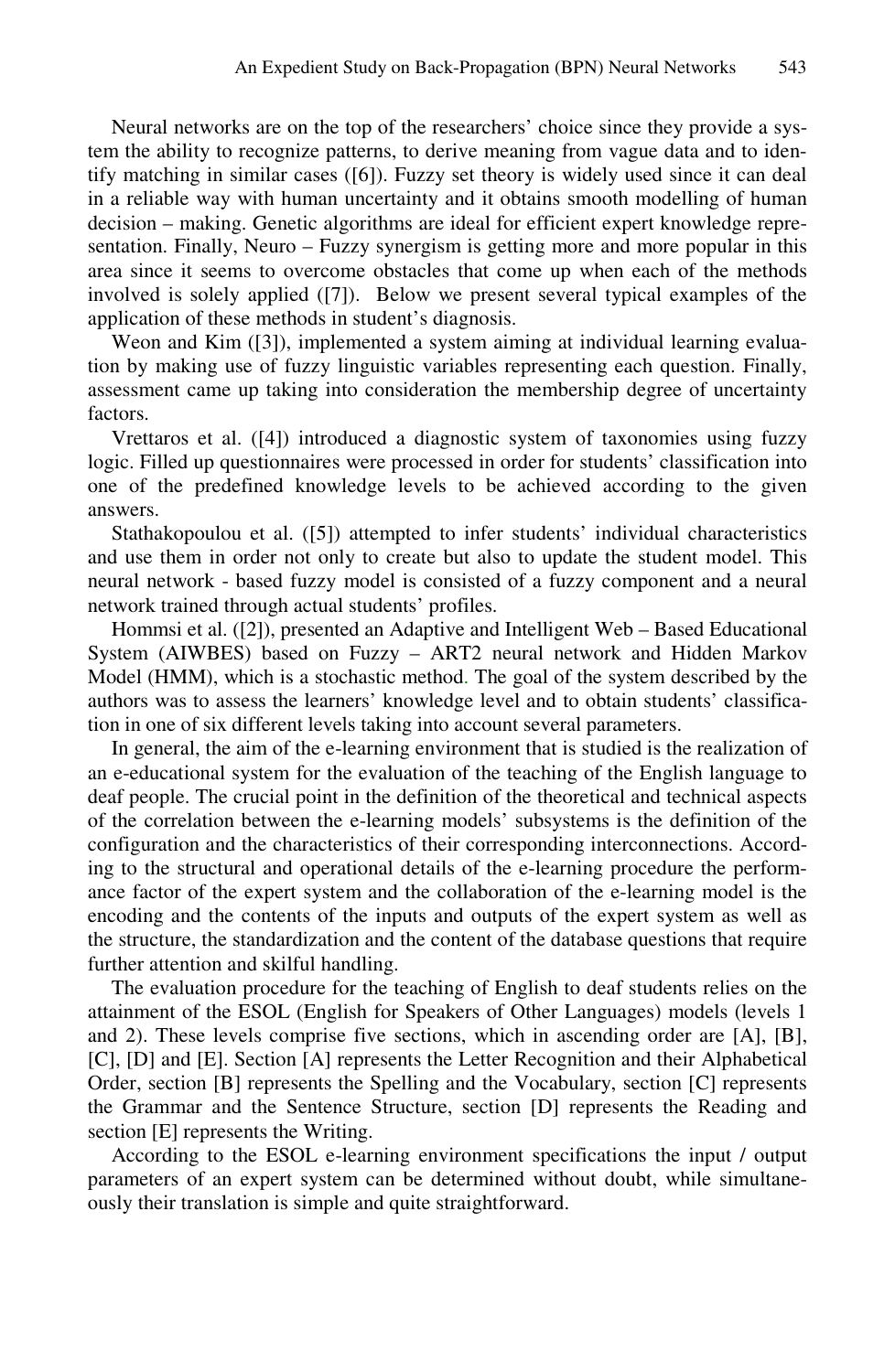As far as the input is concerned, there are five pairs of parameters in total and per question, which are:  $a = \left\{ a_{val}, a_{rel} \right\}, \quad b = \left\{ b_{val}, b_{rel} \right\}, \quad c = \left\{ c_{val}, c_{rel} \right\},$  $d = \{ d_{val}, d_{rel} \}$  and  $e = \{ e_{val}, e_{rel} \}$ . In other words, every pair corresponds to a language section of a certain level. Parameter *a* describes the recognition of the letters and the alphabetical order of section  $[A]$ , parameter *b* relates to the spelling/vocabulary of section  $[B]$ , parameter *c* represents the grammar/sentence structure for section  $[C]$ , the corresponding parameter for reading in section  $[D]$  is  $d$ , while the writing skill of section  $\begin{bmatrix} E \end{bmatrix}$  is quantified with parameter  $e$ . The abbreviation index *val* (value) represents the evaluation of the specific section based on a particular response, while the abbreviation index *rel* (relevance) recognizes the level of relevance /weight of a specific question with respect to the contents of a section.

The evaluation values of the input parameters  $a_{val}$ ,  $b_{val}$ ,  $c_{val}$ ,  $d_{val}$  and  $e_{val}$  originate from the range  $S = \{-1\} \cup [0, 1]$ . When a section is not examined by a question of the corresponding parameter, then the range is characterized by the value  $-1$ . A wrong answer according to a certain section leads to a corresponding value of zero  $(0)$ , while the value of a sections' parameter is  $(1)$  if the chosen answer is correct according to that section. Accordingly, answers that are partially correct based on some sections have their values placed in between.

On the other hand, someone can argue that the relevance parameters  $a_{rel}$ ,  $b_{rel}$ ,  $c_{rel}$ ,  $d_{rel}$  and  $e_{rel}$  characterize the question itself rather than its possible answers. Although this is true, the negotiation with relative parameters as part of a given answer is handy from an evaluation viewpoint. As a result, the relevance/weight is considered range between  $[0, 1]$ , where the value zero  $(0)$  or values close to zero mean low relevance, while the value one  $(1)$  or values close to one mean high relevance. Accordingly, the other weight values range somewhere in between. It must be pointed out, that the relevance parameters are the same for all the answers of a specific question.

The most skilful method for the provision of information in an expert system in relation with these sections is the sequence in array format of the ten values for the parameters of the input pairs:

| u<br>$\mathbf{u}_{rel}$<br>$u_{val}$<br>$\tilde{\phantom{a}}$<br>. .<br>ັ<br>ັ<br>rei<br>rel<br>vai<br>val<br>vai<br>ret<br>vai<br>$\mathbf{c}$<br>. |  |  |  |  |  |  |  |  |  |  |  |
|------------------------------------------------------------------------------------------------------------------------------------------------------|--|--|--|--|--|--|--|--|--|--|--|
|------------------------------------------------------------------------------------------------------------------------------------------------------|--|--|--|--|--|--|--|--|--|--|--|

As an example, let's consider that a question shows low relevance in section *A* , high relevance in section  $C$  and medium relevance in section  $B$ . Moreover, let's assume that the question under consideration does not include information about sections  $D$  and  $E$ . Now let's consider an answer to the previous question, which is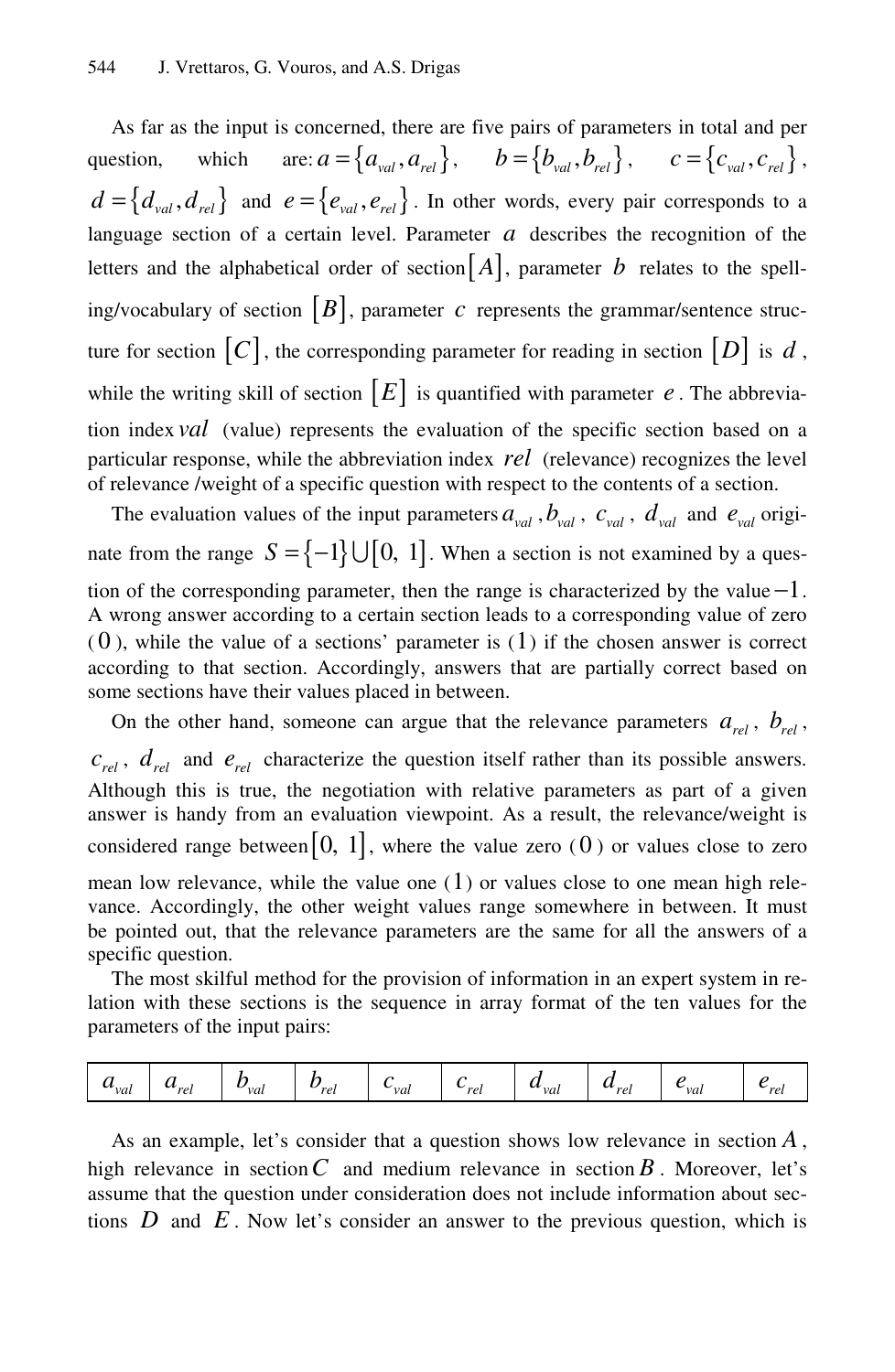correct according to section A, partially correct according to section C, wrong according to section B. Obviously, it does not contain information relating to sections D and E. Such an answer ends in a ten value sequence, which comprises elements that are defined in the range  $S = \{-1\} \cup [0, 1]$ . In addition, it is obvious that the aforementioned ten value sequence can be directly encoded as an arithmetic string similar to the one below:

| $\sim$<br>$u_{val}$ | -<br>w<br>rel | ◡<br>val | ັ<br>rel  | ັ<br>val                                         | $\sqrt{2}$<br>ັ<br>rel | u<br>val                 | $u_{rel}$ | ື<br>val•                | ັ<br>rel |
|---------------------|---------------|----------|-----------|--------------------------------------------------|------------------------|--------------------------|-----------|--------------------------|----------|
|                     | v.i           |          | -<br>v. J | $\overline{\phantom{0}}$<br>$\mathbf{U} \cdot I$ | ◡.                     | $\overline{\phantom{a}}$ |           | $\overline{\phantom{a}}$ |          |

This way, this particular arithmetic string can easily be used as an input to an expert system.

As far as the output is concerned, from observations and/or monitoring of the operational and correlating characteristics of the expert system, the conclusion that is derived is that that output parameters of the system are six (6) namely  $y_1$ ,  $y_2$ ,  $y_3$ ,  $y_4$ ,  $y_5$  and  $y_6$ . The first five parameters are the evaluation/estimation of the lingual skills per section, while the sixth parameter represents the total estimation of the user for the sum of all of the lingual skills, as follows:

- $y_1$  = letter recognition and alphabetical order skills
- $y_2$  = spelling / vocabulary skills
- $y_3$  = grammar / sentence structure skills
- $y_4$  = reading skills
- $y_5$  = writing skills

 $y_6$  = total lingual skills **(essentially, it is a weighted average of**  $y_1$  -  $y_5$ *, represent*-

*ing a general estimation of the linguistic level of the student, as a professional pedagogic would have determined in a real case scenario***).**

It is obvious that the output parameters are continuous. Due to the fact that the expert system outputs represent a certain estimation in connection with a specific lingual section, the evaluation is considered to be normalized in the range  $[0, 1]$ . The translation of the final arithmetic values is simple: zero means no lingual skills, one means perfect lingual skills, while all the other lingual skills levels may be estimated with similar arithmetic insertions. The output values, which are already arithmetically encoded, may be inserted in the e-learning environment as a six value arrayed sequence:

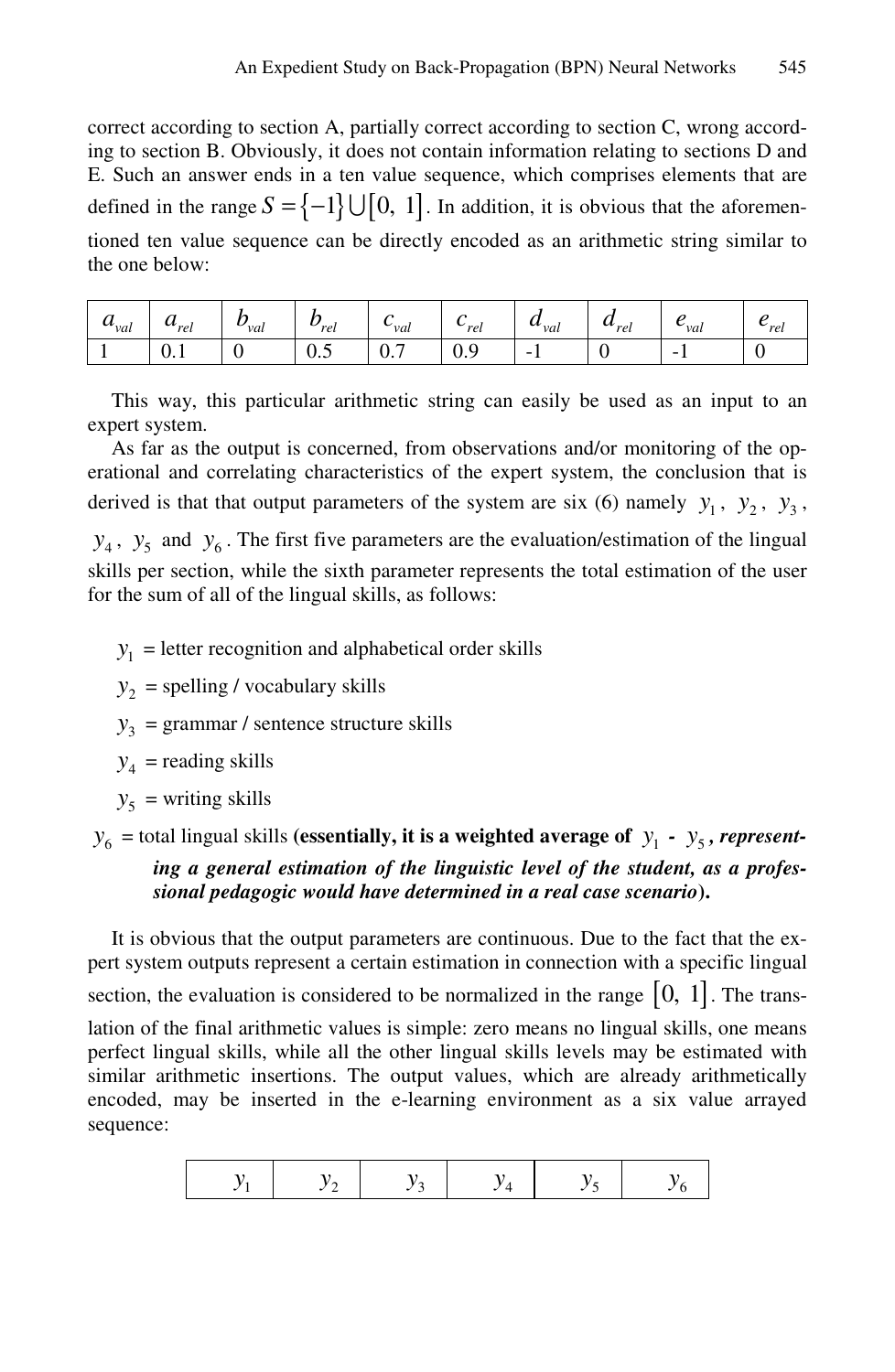Let's assume that the next estimation is real for a particular student:

*0.6* = letter recognition and alphabetical order skills *0.4 =* spelling / vocabulary skills *0.2 =* grammar / sentence structure skills  $0.5$  = reading skills  $0.3$  = writing skills *0.4 =* total lingual skills

This particular six value arrayed sequence which comprises continuous elements could be directly encoded as an arithmetic string similar to the one below:

|     |               |     |                       | س   |  |
|-----|---------------|-----|-----------------------|-----|--|
| v.o | ╱<br>$\cdots$ | ∪.∠ | $\overline{a}$<br>∪.∪ | U.J |  |

This way the final outputs are available straight away to rest of the e-learning environment.

The above (according to the ESOL specifications) skilful encoding and inputs and outputs content as well as the structure, standardization and content of the database questions is based on the use of neural networks technology for the e-learning expert system modeling for the automated estimation of the evaluation values of the teaching of English to deaf people.

The neural networks technology has been applied with success to many estimation problems with similar input/output characteristics. This study examines the expediency of applying this technology for modeling the automated evaluation of the deaf students' answers in the form of questions divided in five sections within the e-learning environment of the expert system.

In this study, section 2 provides a description of the neural networks characteristics and details about the development of a typical BPN model. In section 3, various Back-Propagation Networks (BPN) type neural networks models are developed for the automated evaluation of the deaf students' education and progress and their results are presented, determining hence, the expediency of the use of neural networks technology in such problems. In section 4, general neural networks technological issues are presented about generalization and over-fitting for the successful development and realization of effective models. Finally, in section 5 conclusions are presented and ideas are suggested for further research.

# **2 Development of Back-Propagation Network (BPN) Type Neural Networks for the Automated Evaluation of Deaf Students' Progress**

In this study, the general schema of input/output data for supervised learning and their connection with neural networks results from the definition of ten (10) variables namely, *v*, *v'*, *w*, *w'*, *x*, *x'*, *y*, *y'*, *z* and *z'*, which belong in the range  $S = \{-1\} \cup [0, 1]$  for the input and with the definition of six (6) variables, namely,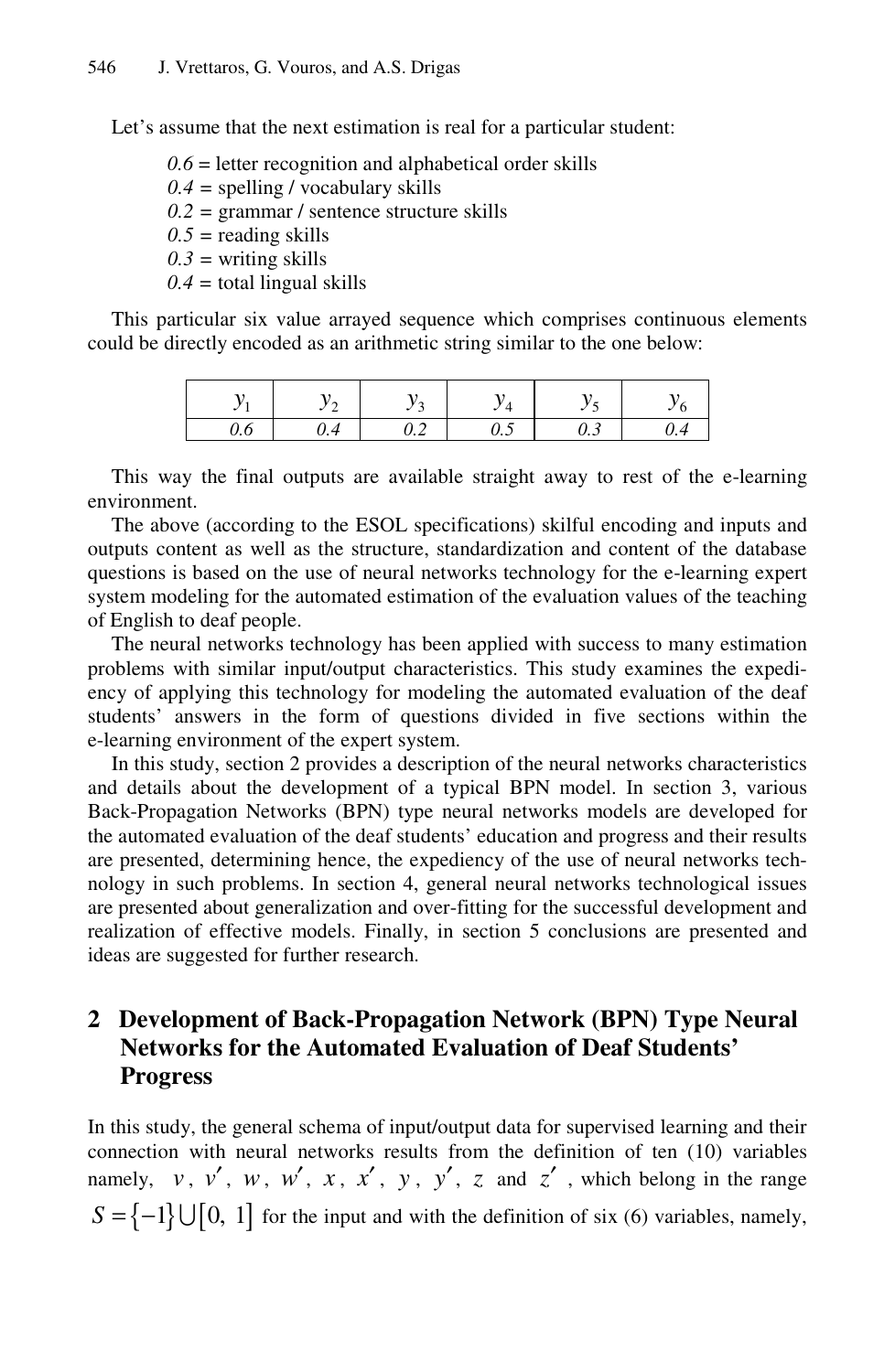$h, i, j, k, l$  and  $n$  that belong in the range  $[0, 1]$ , for the output. Hence, each input/output model from the total education data could be similar to the next model (where the symbol ∅ denotes the blank value):

| Ten $(10)$                     | a                  |                                                                                        |                    |                    |                     |         |
|--------------------------------|--------------------|----------------------------------------------------------------------------------------|--------------------|--------------------|---------------------|---------|
| Input<br>Values                | $(\nu, \nu)$       | (W, W)                                                                                 | (x, x)             | (y, y)             | $(z, \overline{z})$ |         |
| Six<br>(6)<br>Output<br>Values |                    | $y_{2}$                                                                                |                    | $y_{4}$            | $y_{5}$             | $y_{6}$ |
|                                |                    | h if $v \neq -1$ i if $w \neq -1$ i j if $x \neq -1$ k if $y \neq -1$ i if $z \neq -1$ |                    |                    |                     | n       |
|                                | $else \varnothing$ | $else \varnothing$                                                                     | $else \varnothing$ | $else \varnothing$ | $else \varnothing$  |         |

A sample of real values for seven (7) models from the sum of the education data is depicted in the following Table 1.

|                         | pattern (#)                        | 1            | $\mathbf{2}$     | 3            | 4                | 5                | 6         | 7                |
|-------------------------|------------------------------------|--------------|------------------|--------------|------------------|------------------|-----------|------------------|
| Input Variables         | $a_{\rm val}$<br>a                 | $0.6\,$      | 0.1              | 1.0          | 0.9              | 0.6              | 0.1       | 0.1              |
|                         | $a_{rel}$                          | 0.5          | 0.5              | 0.5          | 0.7              | 0.7              | 0.7       | 0.2              |
|                         | $b_{\rm val}$<br>b                 | $0.8\,$      | $0.7\,$          | 0.1          | $-1$             | $-1$             | $\rm 0.8$ | $-1$             |
|                         | $b_{rel}$                          | $0.8\,$      | $0.8\,$          | 0.8          | $\boldsymbol{0}$ | $\boldsymbol{0}$ | 0.6       | $\boldsymbol{0}$ |
|                         | $C_{val}$<br>$\mathcal{C}_{0}^{2}$ | $0.6\,$      | 0.8              | 0.2          | $-1$             | $-1$             | 0.9       | 0,1              |
|                         | $\boldsymbol{c}_{\textit{rel}}$    | 0.1          | 0.1              | 0.1          | $\mathbf{0}$     | $\mathbf{0}$     | 0.5       | $0.8\,$          |
|                         | $d_{\rm val}$<br>d                 | $^{\rm -1}$  | -1               | $-1$         | 0.9              | 0.1              | 0.6       | -1               |
|                         | $d_{\it rel}$                      | $\mathbf{0}$ | $\boldsymbol{0}$ | $\mathbf{0}$ | 0.5              | 0.5              | 0.4       | $\bf{0}$         |
|                         | $e_{\rm val}$<br>$\epsilon$        | $-1$         | $-1$             | $-1$         | $0.6\,$          | $\rm 0.8$        | $0.2\,$   | $0.9\,$          |
|                         | $\boldsymbol{e}_{\textit{rel}}$    | $\bf{0}$     | $\boldsymbol{0}$ | $\mathbf{0}$ | 0.3              | 0.3              | 0.1       | 0.3              |
|                         | $y_{1}$                            | 0.9          | 0.2              | 0.3          | 0.5              | 0.8              | 0.4       | 0.7              |
|                         | ${\mathcal{Y}}_2$                  | 0.7          | $0.8\,$          | 0.2          | Ø                | Ø                | 0.1       | Ø                |
|                         | $y_3$                              | 0.4          | 0.5              | 0.2          | Ø                | Ø                | 0.1       | 0.5              |
| <b>Output Variables</b> | $\mathcal{Y}_4$                    | Ø            | Ø                | Ø            | 0.9              | 0.0              | 0.1       | Ø                |
|                         | y <sub>5</sub>                     | Ø            | Ø                | Ø            | 0.6              | 0.2              | 0.6       | 0.8              |
|                         | $y_{6}$                            | $0.1\,$      | 0.5              | 0.7          | 0.1              | 0.2              | 0.9       | 0.7              |

**Table 1.** A sample of supervised learning education data

It is obvious that the information that is contained in such education data, should be gathered and processed by a professional pedagogist, due to the fact that such a person seems to be the most suitable and competent person to create the aforementioned content.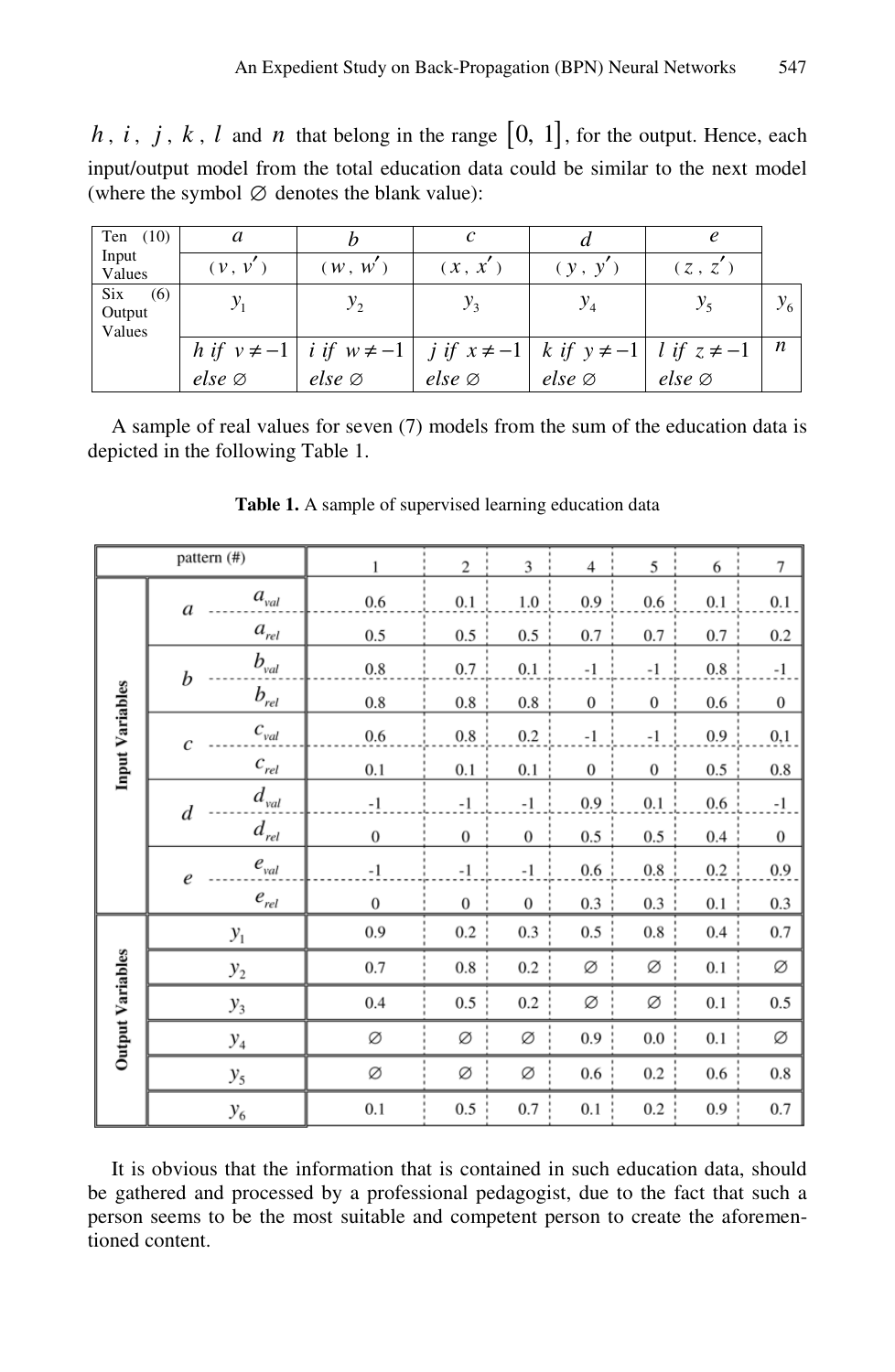For the development of typical back-propagation network (BPN) neural networks models, this study used the modeling and simulation software package Predict by NeuralWare, which is described in reference [11]. This software package provides the necessary mechanisms for the automated modifications and executes the scaling and limiting procedures to the users' input/output data. The basic idea for the modification of data, for the better identification of the statistical distribution of the input variables for the neural networks' training and for the maximization of its performance, is described in references [12, 13].

The software package Predict by NeuralWare demands that the presentation of the variables of the input vector,  $\dot{x}$ , to be of the following pattern:

$$
x = \begin{bmatrix} a_{\text{val}} & a_{\text{rel}} & b_{\text{val}} & b_{\text{rel}} & c_{\text{val}} & c_{\text{rel}} & d_{\text{val}} & d_{\text{rel}} & e_{\text{val}} & e_{\text{rel}} \end{bmatrix}
$$

with values for the evaluation parameters  $a_{val}$ ,  $b_{val}$ ,  $c_{val}$ ,  $d_{val}$  and  $e_{val}$  that originate from the aforementioned range  $S = \{-1\} \cup [0, 1]$  and with values for the relevance parameters  $a_{rel}$ ,  $b_{rel}$ ,  $c_{rel}$ ,  $d_{rel}$  and  $e_{rel}$  that originate from the aforementioned range  $[0, 1]$ . For the variables of output vector,  $y$ , the software package Predict by NeuralWare demands that the presentation is of the following pattern:

$$
y = [y_1 \quad y_2 \quad y_3 \quad y_4 \quad y_5 \quad y_6]
$$

with values that originate from the aforementioned normalized range  $[0, 1]$ .

The developed BPN neural network used the first 28 of the 36 available data from Table 7 for its training and the remaining 8 were used for its evaluation trials. Its training was based on the maximization of the correlation with the adaptive gradientdescent technique and its final architecture is of this pattern: 26-2-22/0.9622. This pattern means that the final trained neural network comprises 26 neurons in the input (added inputs due to the modifications), 2 neurons in the hidden layer and 22 neurons in the output (added outputs due to the modifications) with a correlation factor of 0.9622.

The performance of the BPN network Architecture #3 is evaluated by comparing the results of the trained neural network for all of the input/output data, using the recall phase. Table 9 presents the real values of the 36 input/output data, the corresponding values of the BPN#3 neural network and the corresponding indication of the correct or wrong answer (estimation) of the BPN#3 neural network.

From the above Table 2 one can derive that the BPN network Architecture #3 (with verbally encoded outputs) truly learned 27 out of a total of 28 model inputs/outputs, hence a percentage of  $27/28 = 96.43\%$ , which is comparable with the correlation factor percentage during its training, which is 96.22%. In addition, from the above Table 2 one can derive that the BPN network Architecture #3 estimates correctly almost 8 of the 8 output values, hence, a  $8/8 = 100.0\%$  percentage.

From the performances of the three aforementioned BPN architectures namely, BPN network Architecture #1, BPN network Architecture #2 και BPN network Architecture #3, it is obvious that the neural networks technology can be used in the development of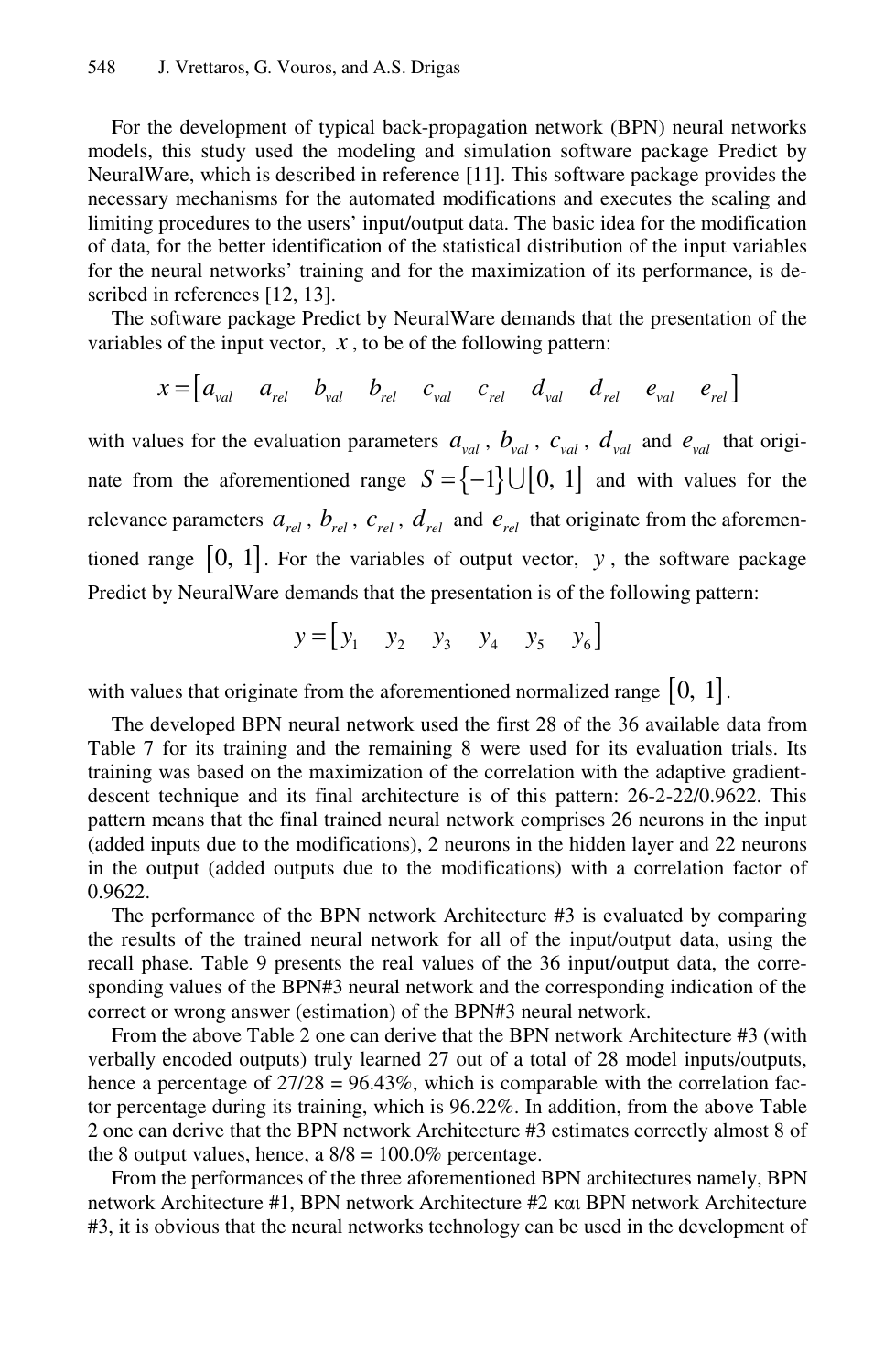a model for the automated evaluation of the answers and progress of deaf students that possess basic knowledge of the English language as well as computer skills within a virtual e-learning environment. However, this study focused on the development of typical BPN models based only on a small sum of data. It is regarded as worthwhile to develop more BPN models, which are trained for a larger sum of data and to determine the level of their best performance using all the performance improvement techniques of the neural networks, which are presented in the next section. In general though, the acceptance of a model depends on its performance, which may be evaluated based on statistical methods with the only reserve being that the remaining errors between the models' output values and the real values follow approximately the normal distribution.

| Table 9: BPN network Architecture #3 - Recall Phase Results - Single Select Questions |        |                |                                                |             |       |             |       |                         |             |                                                  |       |             |       |                         |
|---------------------------------------------------------------------------------------|--------|----------------|------------------------------------------------|-------------|-------|-------------|-------|-------------------------|-------------|--------------------------------------------------|-------|-------------|-------|-------------------------|
|                                                                                       |        |                | <b>Real Input Values</b><br>(verbally encoded) |             |       |             |       |                         |             | <b>Output Values BPN#3</b><br>(verbally encoded) |       |             |       | <b>BPN#3</b><br>Correct |
|                                                                                       | Test#. | Y1             | Y2                                             | Y3          | Y4    | Y5          | Y6    | Y1                      | Y2          | Y3                                               | Y4    | Y5          | Y6    | or Wrong<br>Indication  |
| $\mathbf{1}$                                                                          | t1,q2  | zero           | N                                              | $\mathbf N$ | zero  | N           | zero  | zero                    | $\mathbf n$ | $\mathbf n$                                      | zero  | $\mathbf n$ | zero  | Correct                 |
| $\overline{2}$                                                                        | t1,q2  | one            | N                                              | N           | one   | $\mathbf N$ | one   | one                     | $\mathbf n$ | $\mathbf n$                                      | one   | $\mathbf n$ | one   | Correct                 |
| 3                                                                                     | t1,q2  | zero           | N                                              | N           | zero  | $\mathbf N$ | zero  | zero                    | $\mathbf n$ | $\mathbf n$                                      | zero  | $\bf n$     | zero  | Correct                 |
| $\overline{4}$                                                                        | t1,q2  | three          | N                                              | N           | three | $\mathbf N$ | three | three                   | $\mathbf n$ | $\mathbf n$                                      | three | $\mathbf n$ | three | Correct                 |
| 5                                                                                     | t1,q3  | zero           | zero                                           | zero        | zero  | zero        | zero  | zero                    | zero        | zero                                             | zero  | zero        | zero  | <b>Correct</b>          |
| 6                                                                                     | t1,q3  | zero           | zero                                           | five        | zero  | zero        | two   | zero                    | zero        | zero                                             | zero  | zero        | zero  | <b>Correct</b>          |
| $\overline{7}$                                                                        | t1,q3  | zero           | zero                                           | zero        | zero  | zero        | zero  | zero                    | zero        | zero                                             | zero  | zero        | zero  | <b>Correct</b>          |
| 8                                                                                     | t1,q3  | one            | one                                            | one         | one   | one         | one   | one                     | one         | one                                              | one   | one         | one   | <b>Correct</b>          |
| 9                                                                                     | t1,q4  | one            | one                                            | one         | one   | one         | one   | one                     | one         | one                                              | one   | one         | one   | Correct                 |
| 10                                                                                    | t1,q4  | zero           | zero                                           | zero        | zero  | zero        | zero  | zero                    | zero        | zero                                             | zero  | zero        | zero  | Correct                 |
| 11                                                                                    | t1,q4  | zero           | zero                                           | five        | zero  | zero        | two   | zero                    | zero        | five                                             | zero  | zero        | two   | Correct                 |
| 12                                                                                    | t1,q4  | zero           | zero                                           | five        | zero  | zero        | two   | zero                    | zero        | five                                             | zero  | zero        | two   | Correct                 |
| 13                                                                                    | t1,q5  | zero           | zero                                           | zero        | zero  | zero        | zero  | zero                    | zero        | zero                                             | zero  | zero        | zero  | <b>Correct</b>          |
| 14                                                                                    | t1,q5  | one            | one                                            | one         | one   | one         | one   | one                     | one         | one                                              | one   | one         | one   | <b>Correct</b>          |
| 15                                                                                    | t1,q5  | zero           | zero                                           | zero        | zero  | zero        | zero  | zero                    | zero        | zero                                             | zero  | zero        | zero  | <b>Correct</b>          |
| 16                                                                                    | t1,q5  | zero           | zero                                           | zero        | zero  | zero        | zero  | zero                    | zero        | zero                                             | zero  | zero        | zero  | <b>Correct</b>          |
| 17                                                                                    | t3,q1  | N              | zero                                           | zero        | zero  | $\mathbf N$ | zero  | $\mathbf n$             | zero        | zero                                             | zero  | $\mathbf n$ | zero  | Correct                 |
| 18                                                                                    | t3,q1  | $\mathbf N$    | zero                                           | zero        | zero  | $\mathbf N$ | zero  | $\mathbf n$             | zero        | zero                                             | zero  | $\mathbf n$ | zero  | Correct                 |
| 19                                                                                    | t3,q1  | N              | zero                                           | zero        | zero  | $\mathbf N$ | zero  | $\mathbf n$             | zero        | zero                                             | zero  | $\mathbf n$ | zero  | Correct                 |
| 20                                                                                    | t3,q1  | $\mathbf N$    | one                                            | one         | one   | N           | one   | $\mathbf n$             | zero        | zero                                             | zero  | $\mathbf n$ | zero  | Wrong                   |
| 21                                                                                    | t3,q2  | $\overline{N}$ | five                                           | zero        | zero  | ${\bf N}$   | two   | $\mathbf n$             | five        | zero                                             | zero  | $\mathbf n$ | two   | <b>Correct</b>          |
| 22                                                                                    | t3,q2  | $\overline{N}$ | zero                                           | zero        | zero  | $\mathbf N$ | zero  | $\mathbf n$             | zero        | zero                                             | zero  | $\mathbf n$ | zero  | <b>Correct</b>          |
| 23                                                                                    | t3,q2  | ${\bf N}$      | one                                            | one         | one   | $\mathbf N$ | one   | $\overline{\mathbf{n}}$ | one         | one                                              | one   | $\mathbf n$ | one   | <b>Correct</b>          |
| 24                                                                                    | t3,q2  | $\mathbf N$    | zero                                           | zero        | zero  | $\mathbf N$ | zero  | $\mathbf n$             | zero        | zero                                             | zero  | $\mathbf n$ | zero  | <b>Correct</b>          |
| 25                                                                                    | t3,q3  | $\mathbf N$    | zero                                           | five        | zero  | $\mathbf N$ | two   | $\mathbf n$             | zero        | five                                             | zero  | $\bf n$     | two   | Correct                 |
| 26                                                                                    | t3,q3  | ${\bf N}$      | one                                            | one         | one   | ${\bf N}$   | one   | $\mathbf n$             | one         | one                                              | one   | $\mathbf n$ | one   | Correct                 |
| 27                                                                                    | t3,q3  | $\mathbf N$    | five                                           | zero        | zero  | $\mathbf N$ | two   | $\mathbf n$             | five        | zero                                             | zero  | $\mathbf n$ | two   | Correct                 |
| 28                                                                                    | t3,q3  | $\mathbf N$    | zero                                           | zero        | zero  | ${\bf N}$   | zero  | $\mathbf n$             | zero        | zero                                             | zero  | $\mathbf n$ | zero  | Correct                 |
| 29                                                                                    | t3,q4  | $\overline{N}$ | one                                            | one         | one   | $\mathbf N$ | one   | $\mathbf{n}$            | one         | one                                              | one   | $\mathbf n$ | one   | <b>Correct</b>          |
| 30                                                                                    | t3,q4  | N              | zero                                           | zero        | zero  | N           | zero  | $\mathbf n$             | zero        | zero                                             | zero  | $\mathbf n$ | zero  | <b>Correct</b>          |
| 31                                                                                    | t3,q4  | $\overline{N}$ | five                                           | zero        | zero  | ${\bf N}$   | two   | $\mathbf n$             | five        | zero                                             | zero  | $\mathbf n$ | two   | <b>Correct</b>          |
| 32                                                                                    | t3,q4  | ${\bf N}$      | zero                                           | zero        | zero  | ${\bf N}$   | zero  | $\mathbf n$             | zero        | zero                                             | zero  | $\mathbf n$ | zero  | <b>Correct</b>          |
| 33                                                                                    | t3,q5  | ${\bf N}$      | zero                                           | five        | zero  | $\mathbf N$ | two   | $\mathbf n$             | zero        | five                                             | zero  | $\mathbf n$ | two   | Correct                 |
| 34                                                                                    | t3,q5  | $\mathbf N$    | one                                            | one         | one   | N           | one   | $\mathbf n$             | one         | one                                              | one   | $\mathbf n$ | one   | Correct                 |
| 35                                                                                    | t3, q5 | $\mathbf N$    | zero                                           | zero        | zero  | N           | zero  | $\mathbf n$             | zero        | zero                                             | zero  | $\mathbf n$ | zero  | Correct                 |
| 36                                                                                    | t3,q5  | $\mathbf N$    | zero                                           | zero        | zero  | ${\bf N}$   | zero  | $\mathbf n$             | zero        | zero                                             | zero  | $\mathbf n$ | zero  | Correct                 |

**Table 2.** BPN network Architecture #3 – Recall Phase Results - Single Select Questions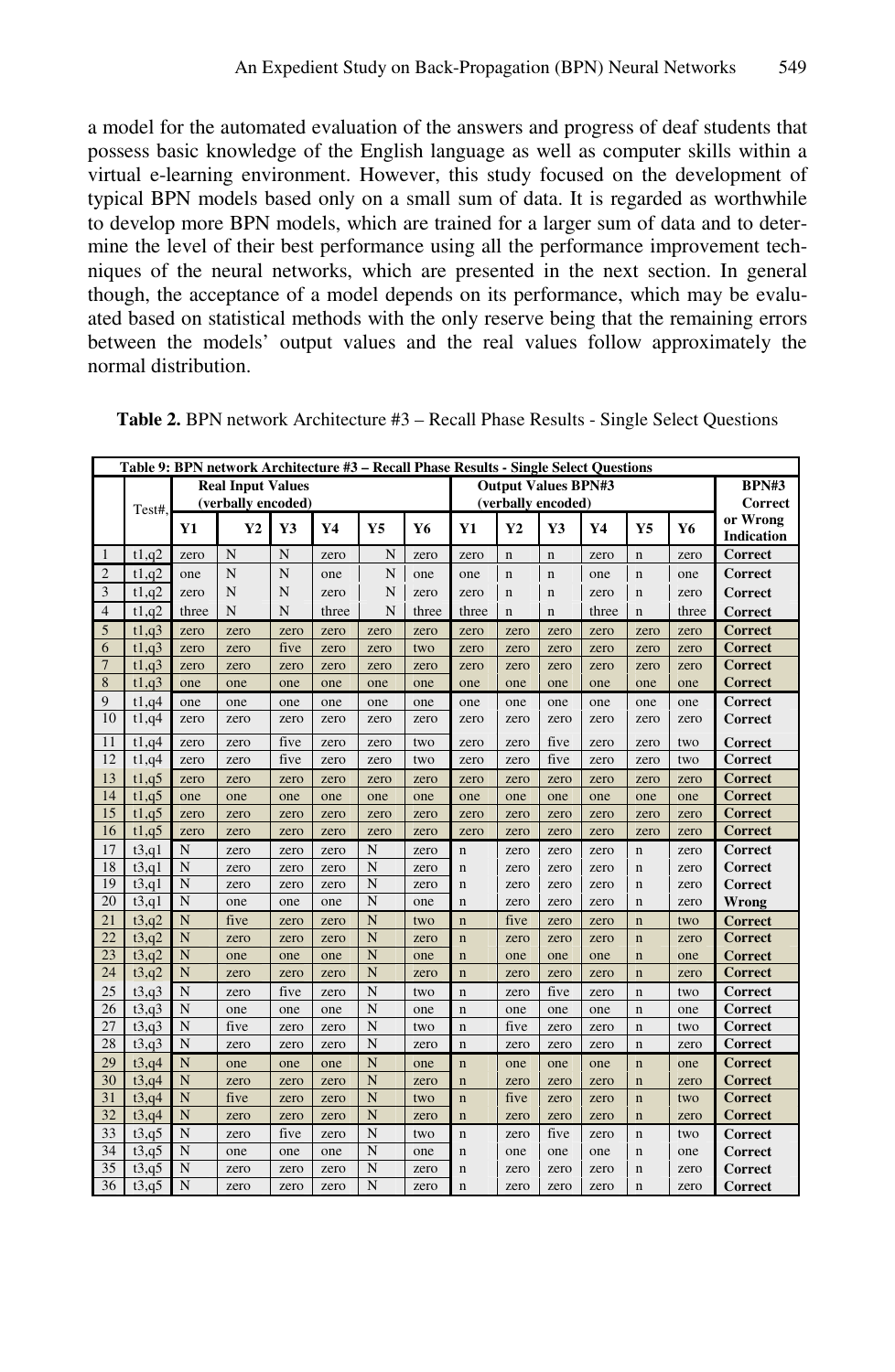## **3 Conclusions**

In this study, using the ESOL specifications for the skilful encoding and the inputs and outputs content and also the structure, standardization and content of the database questions of an e-learning expert system, three BPN type models were developed for the estimation of the expediency of applying neural network technology towards the automated estimation of the values, for the evaluation and progress of teaching English to deaf people.

Based on the performances of the three type BPN architectures that were developed, namely, BPN network Architecture #1, BPN network Architecture #2 and BPN network Architecture #3, it was derived that the neural networks technology can be used towards the development of such an automated model for the evaluation of the answers and the progress of deaf students that possess basic knowledge of the English language and also basic computer skills, within a virtual e-learning environment.

However, it is regarded that this estimate would be more accurate and would have more certitude if the available input/output data were more. Additionally, in this study only BPN type neural network models were tested and it is thought of as necessary to develop additional models for this particular problem and to determine the level for their best performance using a larger sum of available input/output data as well as all the performance improvement techniques for the neural networks.

#### **References**

- 1. Rumelhart, D.E., McClelland, J.L. (eds.): Parallel Distributed Processing: Explorations in the Microstructure of Cognition. Foundations, vol. I. MIT Press, Cambridge (1986)
- 2. Rumelhart, D.E., McClelland, J.L., The PDP Research Group: Learning and Relearning in Boltzman Machines. In: Hinton, G.E., Sejnowski, T.J. (eds.) Parallel Distributed Processing. Foundations, ch. 7, vol. 1. MIT Press, Cambridge (1985)
- 3. Carpenter, G.A., Grossberg, S.: The ART of Adaptive Patern Recognition by a Self-Organizing Neural Network. Computer, 77–88 (March 1988)
- 4. Carpenter, G.A., Grossberg, S.: A Massively Parallel Architecture for a Self-Organizing Neural Pattern Recognition Machine. Computer Vision, Graphics and Image Processing 37, 54–115 (1987)
- 5. Carpenter, G.A., Grossberg, S.: ART 2: Self-Organization of Stable Category Recognition Codes for Analog Input Patterns. Applied Optics 26, 4919–4930 (1987)
- 6. Kohonen, T., et al.: Statistical Pattern Recognition with Neural Networks: Benchmark Studies. In: Proceedings of the Second Annual IEEE International Conference on Neural Networks, vol. 1 (1988)
- 7. Kohonen, T.: Self-Organization and Associative Memory, 3rd edn. Springer, New York (1989)
- 8. Murray, S.: Neural Networks for Statistical Modeling. Springer, Van Nostrand Reinhold (1993)
- 9. NeuralWorks manual, Neural Computing: A Technology Handbook for Professional II/Plus and NeuralWorks Explorer, and NeuralWorks Advanced Reference Guide: Software reference for Professional II/Plus and NeuralWorks Explorer, NeuralWare, Inc., USA (1995)